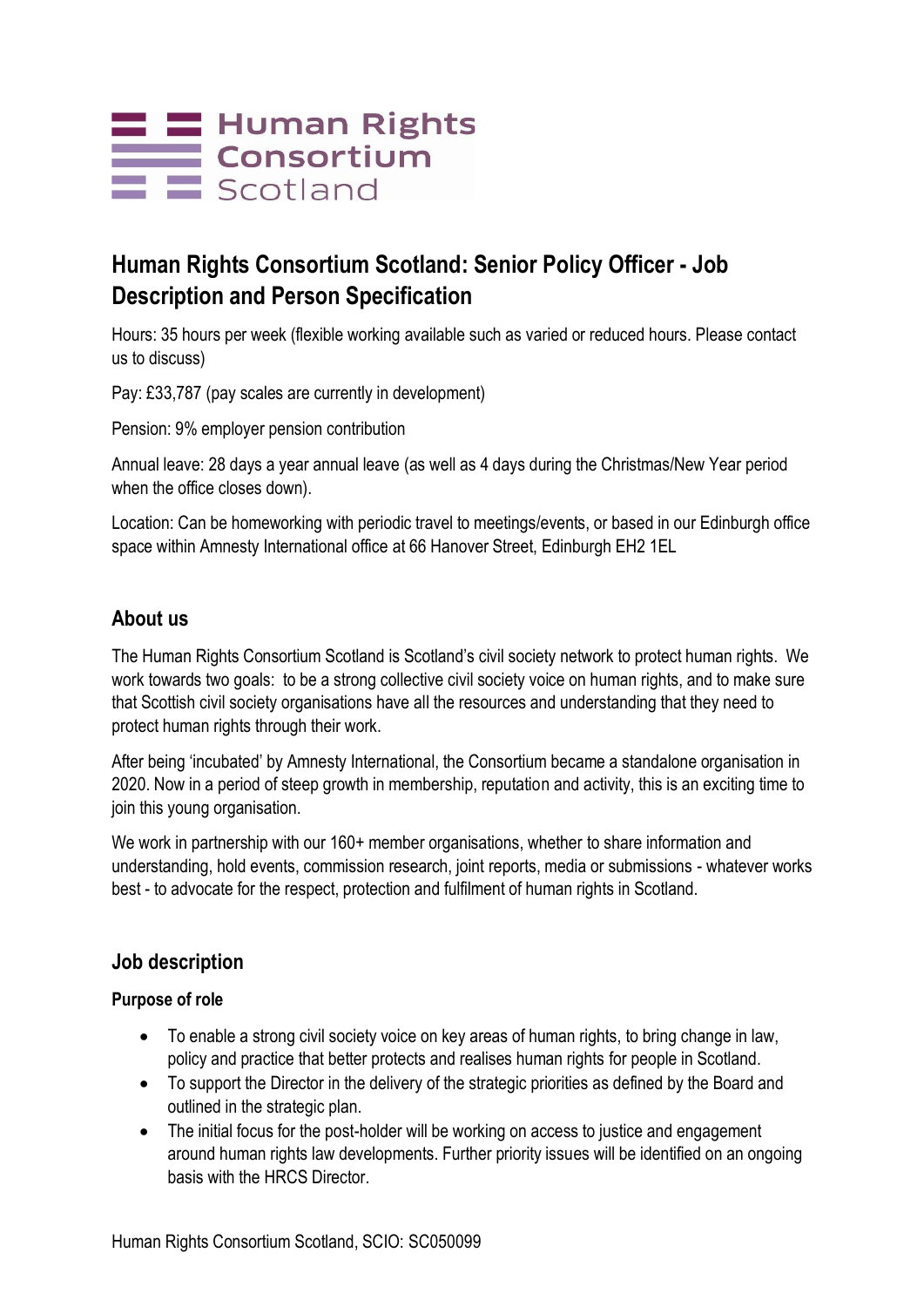The Senior Policy Officer will support the Director and work with other members of the Consortium team to develop the organisation's policy influencing work, including to:

- Research, analyse and monitor current law and policy and its implementation related to human rights to identify gaps, concerns and influencing priorities.
- Provide day-to-day policy support to the Consortium Director.
- Research and write high quality policy reports, submissions and position statements aimed at a range of audiences, including politicians and civil society organisations, and in a variety of mediums.
- Develop in-depth knowledge and understanding of key areas of law and policy related to human rights, and work with the Director to design project plans to influence around these. This will initially include access to justice and engagement around human rights law developments.
- Work in partnership with Consortium member organisations to bring their voices and experiences, and those of their members and networks, to human rights developments.
- Use a variety of communication methods to influence policy debate and development.
- Represent the Consortium at public meetings, conferences, seminars, and external events
- Deputising for the Director where required
- Contribute to the design and deliverer of accessible and engaging policy participation and other meetings and events around human rights issues
- Contribute to funding bids and reports, gathering and collating evidence as required.
- Build and develop effective networks and relationships to widen and deepen the Consortium's engagement and influence, including across civil society and government.

# **Person specification**

#### **Knowledge and understanding**

Essential:

- Knowledge and understanding of developments, gaps and issues related to protection of human rights in Scotland
- Knowledge and understanding of Scottish policy landscape, political environment and decision making structures
- Knowledge and understanding of what is required to ensure accessibility, equality and nondiscrimination in delivering programmes of work

Desirable:

- Knowledge and understanding of international human rights law
- Knowledge and understanding of policy, developments and issues related to access to justice
- Knowledge and understanding of UK level policy landscape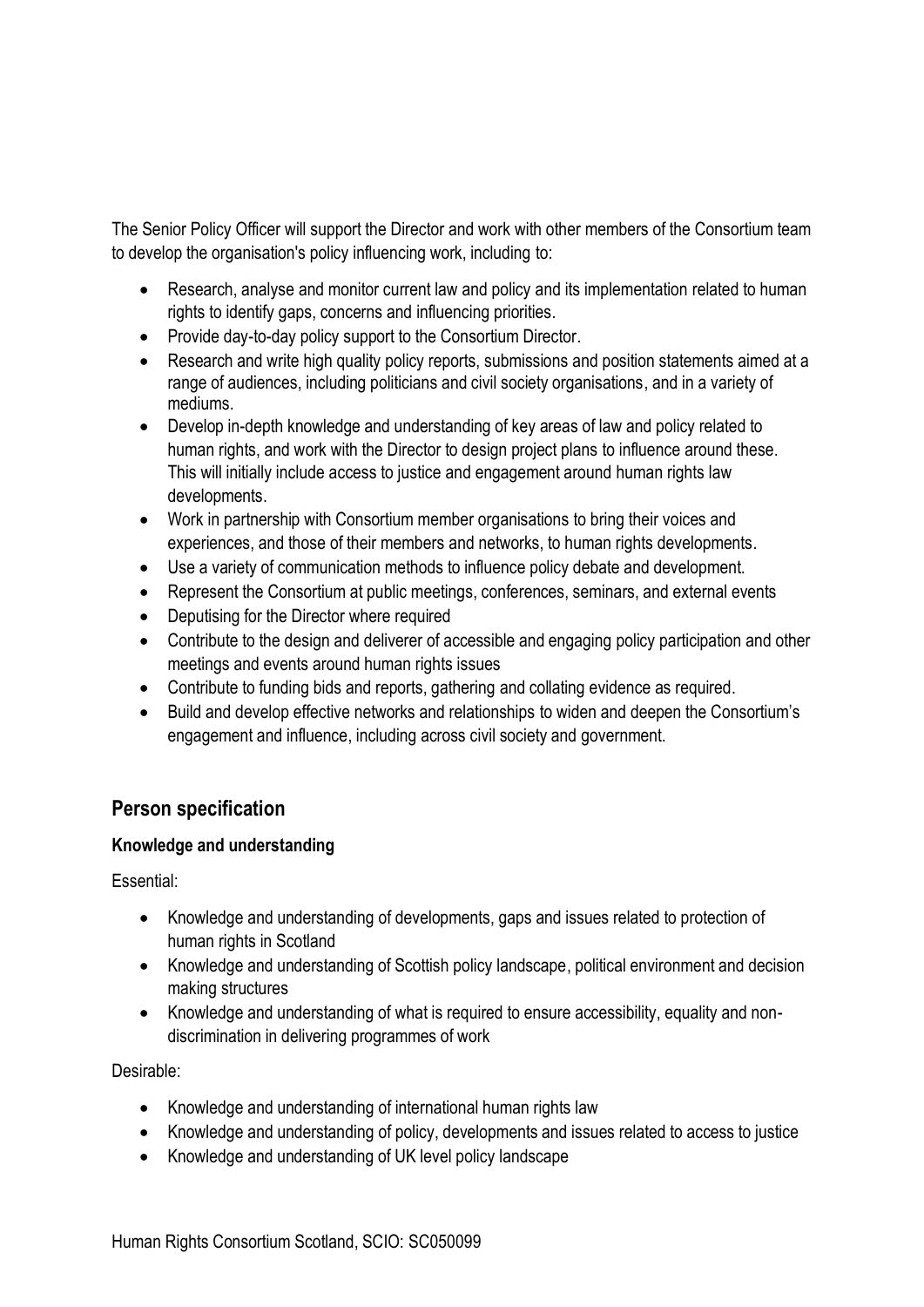#### **Experience**

#### Essential:

- At least 3 years' experience in a policy influencing role or similar
- Experience of successful partnership working with civil society organisations
- Experience of facilitating participation in law or policy-related discussion or decision-making
- Experience of in-depth law and policy research, monitoring and analysis
- Experience of writing excellent policy-related reports, submissions and information for a wide variety of audiences
- Experience of building excellent networks with a wide range of stakeholders, including government
- Experience of delivering formal presentations and speaking at events and conferences
- Experience of using a variety of communication methods for policy influencing, including social media

#### Desirable:

- Experience of influencing the development of legislation at Holyrood or Westminster
- Lived experience of speaking up about rights infringements including discrimination, or campaigning/working for law or policy change
- Experience of managing budgets

#### **Skills and abilities**

Essential:

- Creative event planning and design skills
- Excellent oral and written communication skills with complex ideas communicated simply and accessibly
- Ability to initiate and develop influencing priorities and project plans
- Excellent interpersonal and teamworking skills
- Ability to organise and manage own workload and ensure that deadlines are met, but also take direction as required
- Good attention to detail and accuracy
- Good IT skills including MS Office, Zoom, and online facilitation tools
- Ability to apply problem solving skills to meet project outcomes

#### Desirable:

• Proficiency in a language additional to English e.g. BSL, Polish